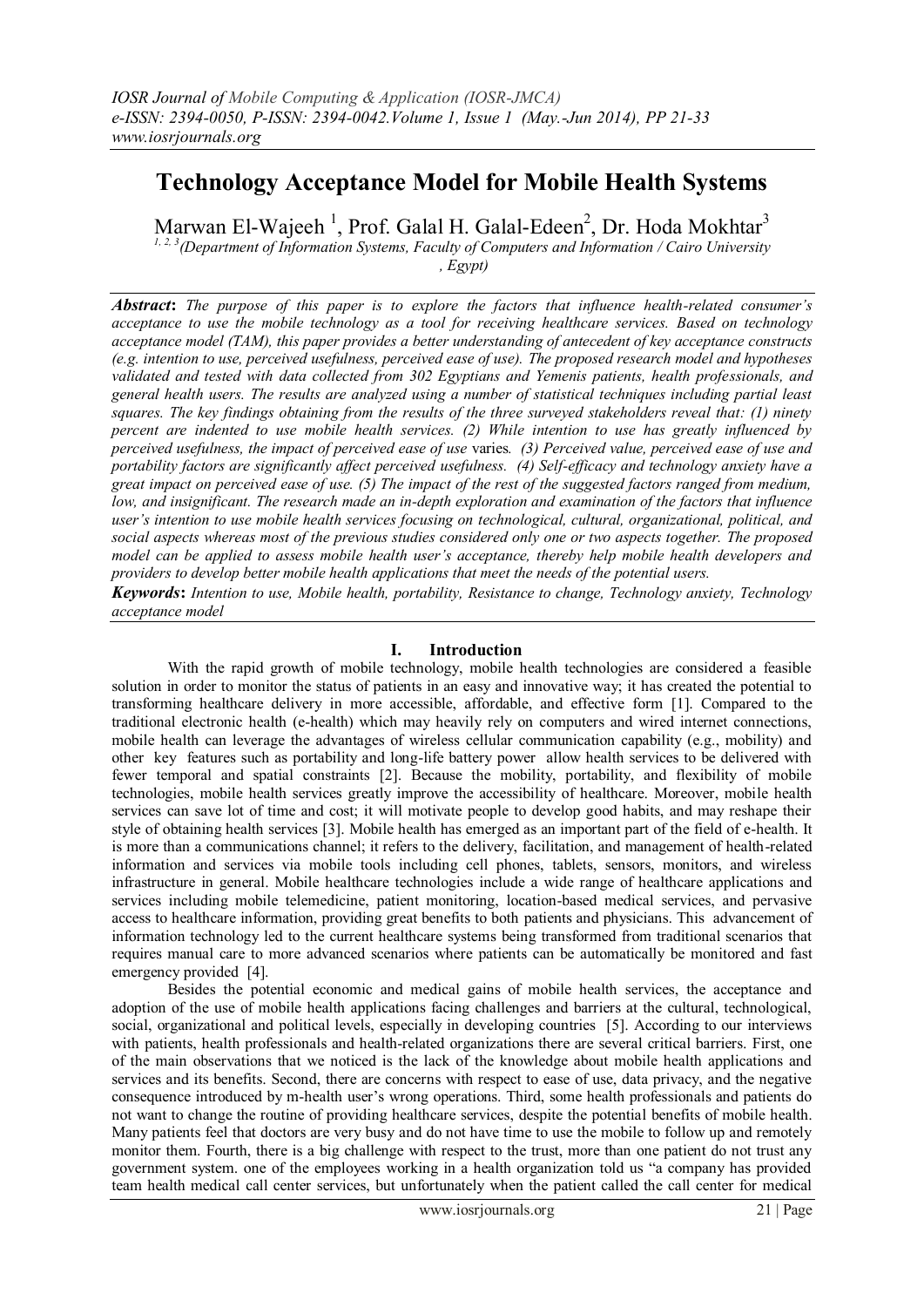consultation he/she wait for a long period of time without being connected to a doctor", thus we need to define laws that regulate this process. Finally, it is difficult to adopt mobile health services unless there is social acceptance and official support. the adoption of mobile health services is not merely dependent on proposed technology"s capabilities the adoption is however, mostly depend on health professionals, patients, and care givers willingness to incur the new technology and it also depends on to the extent the government and relatedhealth organizations will provide the necessary support. It is important to remember, "Not the software but the human side of implementation cycle … Will block the progress in seeing that the delivered systems are used effectively" [\[6\]](#page-10-5). Mobile health is a new technology. Thus, before putting it to use it is necessary to know whether this technology is acceptable or not and to what extent the related-health consumers are intending to use mobile health services. The development of m-health services needs a process of users" acceptance, so research on factors that affect users" adoption seems important and urgent. A major research question is: what would be the main factors driving people to use or not to use mobile health services? This question is of utmost importance in today"s context where there is an emphasis on trying to educate people to use health promotion interventions in order to improve health and reduce cost. Focus on consumers or "acceptors" [\[7\]](#page-10-6) of healthcare services is critical since their perceptions will ultimately determine the success or failure of any such initiative. As mobile health is an emerging technology, the assessment studies on this type of technology is still rare, few studies have investigated technology acceptance of mobile devices in healthcare. Among the limited literature on mobile health technology acceptance, most of the previous studies considered only one or two aspects together. For example, [\[8\]](#page-10-7) and [\[9\]](#page-10-8) only research on technical perspective based on Delone and Mclean IS success model. Authors in [\[10\]](#page-10-9), [\[11\]](#page-10-10) and [\[12\]](#page-10-11) addressed the psychology aspect (e.g., resistance to change and technology anxiety). [\[13\]](#page-10-12), [\[14\]](#page-10-13), [\[6\]](#page-10-5) and [\[3\]](#page-10-2) focus on positive aspects of technology acceptance, paying less attention to the factors and negative impressions that may affect the acceptance of technology. Most previous studies on the acceptance of m-health are seen from healthcare professionals perspective as summarized by [\[6\]](#page-10-5). For instance, authors in [\[1\]](#page-10-0) assessed m-health acceptance and sustainability from healthcare professionals' point of view using Task Technology Fit (TTF) model. This study aims to assess and provide an understanding of the factors that influence mobile health intention to use from patients, health professionals, and general users' perspectives, focusing on technological, cultural, organizational, political, and social aspects.

Out of all the acceptance models, Technology Acceptance Model (TAM) is a well-established, widely used, and highly accepted model for predicting user acceptance of technology [\[15\]](#page-10-14). Although the TAM has been suggested as suitable model to explore the critical determinants that affect users' intention to use a new technology in various technology fields, many researchers indicate that traditional acceptance models need to be extended and modified when applied to mobile technology [\[16\]](#page-10-15). We argue that more factors should be considered to explain intention related to use mobile devices in healthcare context. In this paper TAM was extended to include additional variables such as: social influence, facilitating conditions, perceived value, technology anxiety, trust, data privacy, resistance to change, self-efficacy and technology characteristics that influence a decision maker intention to adopt mobile health technology.

The rest of the paper is organized as follows: section 2 focuses on the literature review and surveyed the existing assessment models. Section 3 comes up with a theoretical foundations and research model based on existing theory. Research methodology and results are introduced in section 4. Next, the discussion of the study results is reported. Lastly, we present the conclusions and future work.

# **II. Existing Mobile Health Assessment Frameworks**

Before the establishment of a theoretical ground for the proposed research, a detailed literature survey was undertaken to analyze the state of the art of m-health assessment models. Mobile health is an emerging technology, thus the assessment studies on these type of technology is still rare, few studies have investigated technology acceptance of mobile in healthcare in general. Out of the limited studies on m-health, there are different research gaps. First, most of the studies considered only one or two aspects together. For example, [\[8\]](#page-10-7) and [\[9\]](#page-10-8) only research on technical perspective based on Delone and Mclean IS success model [\[10\]](#page-10-9). Also the authors in [\[11\]](#page-10-10) and [\[12\]](#page-10-11) addressed the psychology aspect (e.g., resistance to change and technology anxiety). Second, most previous studies in health care acceptance focused on the perspective of healthcare professionals rather than focusing on the patients' point of view [\[6\]](#page-10-5). Authors in [\[1\]](#page-10-0) assessed m-health acceptance and sustainability from healthcare professionals" point of view using task Technology Fit (TTF) model. Third, prior studies of [\[13\]](#page-10-12), [\[14\]](#page-10-13), [\[6\]](#page-10-5), [\[3\]](#page-10-2) and [\[17\]](#page-10-16) addressed positive aspects of technology acceptance, paying less attention to the factors that may negatively affect the acceptance of technology. Finally, according to our knowledge and research, no previous assessment model addresses the political and managerial barriers that inhibit mobile health services acceptance [\[1\]](#page-10-0). However, the review of mobile health assessment studies indicates that there is a complexity to establish a comprehensive m-health assessment due to the various m-health stakeholders with differing needs. This study attempts to assess and provide an understanding of mobile health from patients,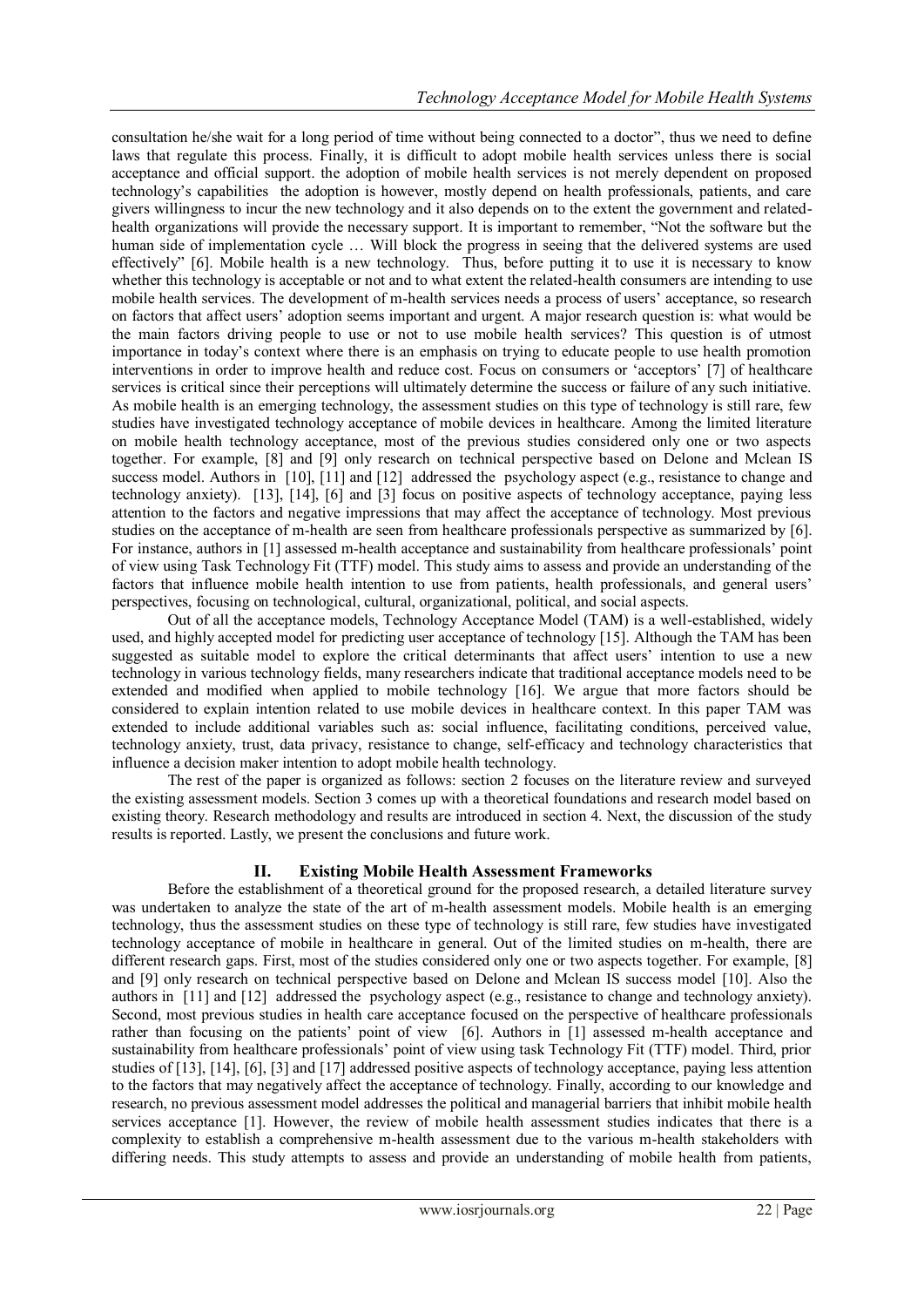health professionals, and general users" perspectives, focusing on technological, cultural, organizational, political, and human side aspects.



Figure 1: Proposed mobile health assessment model

#### **III. Proposed Framework and Hypotheses**

Various theoretical models have emerged to explore and explain factors that cause individuals to accept/reject or continue the use of new technology. such theories is the Technology Acceptance Model (TAM) which developed by [\[18\]](#page-10-17). TAM is a model for predicting user acceptance of technology based upon estimating the three core constructs, which are perceived usefulness, perceived ease of use and intention to use. For the reasons mentioned in introduction section, the TAM was extended to include additional variables.

As shown from the proposed model in Fig.1, we assumed several hypotheses. First, we hypothesized that intention to use is affected by perceived ease of use, perceived usefulness, trust, social influence, data privacy, and resistance to change (H1.a, H2.a, H3.a, H4.a, H5.a, and H9.a) respectively. Second, we hypothesized that perceived usefulness is influenced by perceived ease of use, perceived value, facilitating conditions, resistance to change, and portability (H1.b, H6.a, H7.a, H9.b, H10.a) respectively. Third, perceived ease of use is affected by two factors: technology anxiety and self-efficacy (H8.a, H11.a). Finally, we hypothesized that resistance to change is affected by technology anxiety (H8.b). Below we will discuss in depth the factors that we proposed to have effect on intention to use mobile health services, thereby lead to accept mobile health technology.

#### 1) **Perceived ease of use**

Perceived ease of use has been identified as one of the major factors that motivate individuals to accept and use specific technology [\[19\]](#page-10-18). Whereas the complexity and difficulty of IT products will affect the ease of use, then this difficulty may be caused by many factors such as information technology literacy, less experience, and lack of training and personal skills. When the users perceive that the system will ease of use and can help them to complete their work better, the users will have the desire of using this system.

According to the technology acceptance model (TAM) there are a relationships between perceived ease to use, perceived usefulness and intention to use [\[19\]](#page-10-18) and [\[15\]](#page-10-14). In the context of health services this associations were supported by [\[17\]](#page-10-16) and [\[11\]](#page-10-10). Thus, we propose:

**H1.a:** Perceived ease of use is positively associated with intention to use mobile health services.

**H1.b:** Perceived ease of use is positively associated Perceived usefulness

#### 2) **Perceived usefulness**

Several studies have found that perceived usefulness is a primary and utmost the primary predictor of information technology usage [\[16\]](#page-10-15), [\[3\]](#page-10-2), [\[14\]](#page-10-13) and [\[19\]](#page-10-18). In the context of mobile health, we can define the perceived usefulness as the degree to which a person feels that using mobile devices for healthcare services will be advantages to her/him. Thus, if the health professionals or patients believe that m-health systems are useful and it will enhance their job performance, increase their productivity, improve the quality of patient"s life and making them more convenient, then this usefulness will directly lead to the intention to use and actual usage.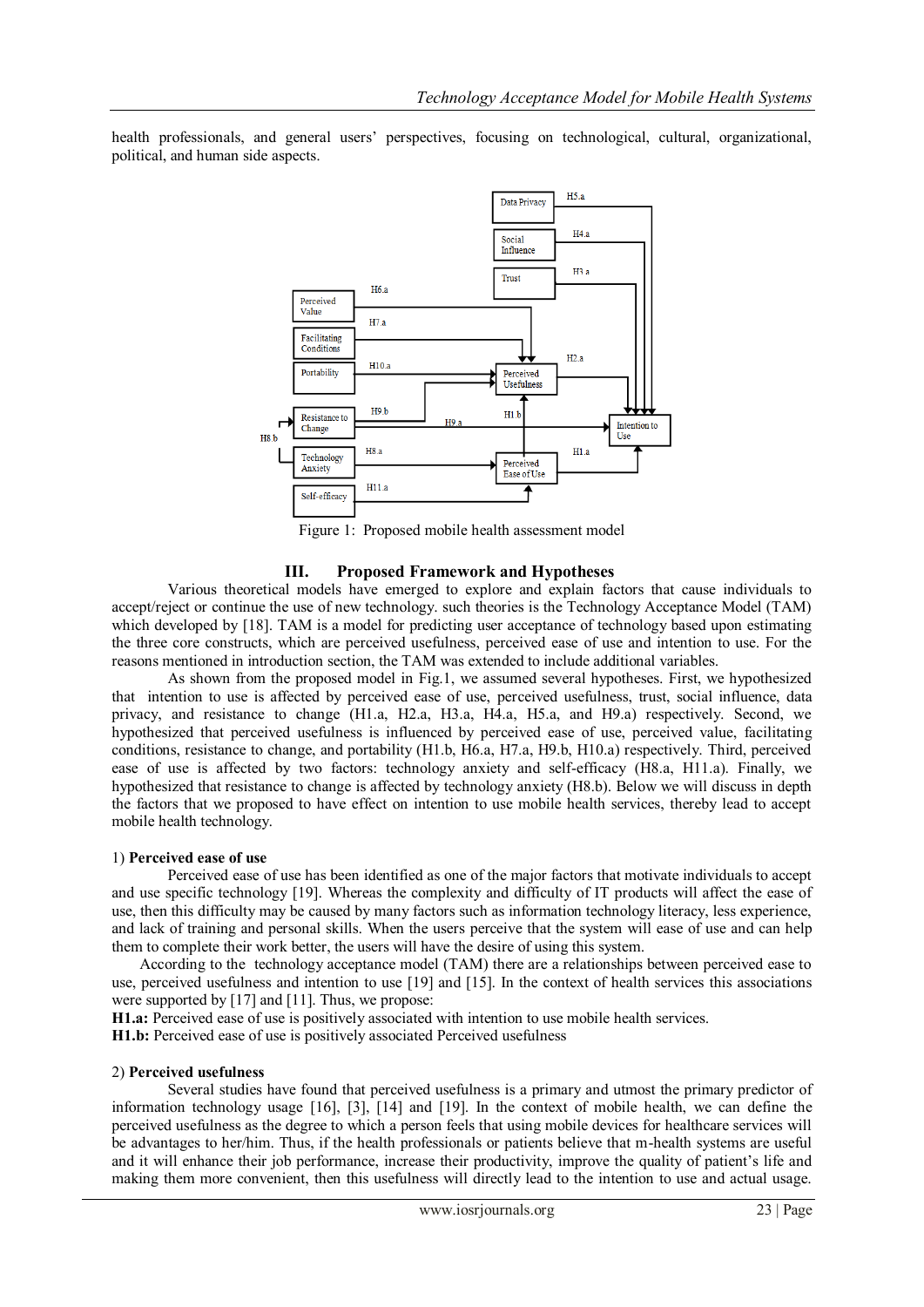Doctors believe that a lack of information, awareness, and responsibility among patients increase the amount and severity of diseases. If they had access to a patients" previous health information, it could save them a lot of time and they would be able to help their patients more efficiently. Based on above, we hypothesize: **H2.a**: Perceived usefulness is positively associated with intention to use mobile health services.

## **3) Trust in mobile health services and services providers**

Trust is a social and personal factor studied in various dimensions such as personality-based trust, knowledge-based trust and so on. In the context of acceptance the authors in [\[20\]](#page-10-19) assumed that "the past experiences have the biggest impact on the current level of trust", This is what is known as the knowledge-based trust. Authors in [\[16\]](#page-10-15) found that trust has a direct significant effect on m-commerce users" intention to deploy m-commerce technology. Also authors in [\[14\]](#page-10-13) indicated that the trust has big influence on sample population intention to use e-health and m-health services. Increasing an individual"s trust lead to the in an individual"s intention to use mobile health services. In developing countries, several patients they do not trust health services especially those offered by the government. Thus, we argue that:

**H3.a:** Trusts is associated with intention to use mobile health services

## **4) Social influence**

Social influence is defined as change in an individual"s thoughts, feelings, attitudes, or behaviors that results from interaction with another individual or group [\[15\]](#page-10-14). Some of related mobile healthcare consumers may have less familiar with a new technology, hence the people such as family or friends who are important to a patient can influence on his/her opinions to pushing him/her to use mobile for healthier lifestyle. The direct compliance effect of society on intention to use will have positive indicators when the individuals perceive that a social actor wants from them to use mobile for healthcare. If health organizations or government starts to use or support using mobile technology to provide e-health services this behavior will affect the doctors, health staff and patients to use mobile health, therefore consist a social awareness and obtaining health services will be a popular phenomenon. People readiness to receive mobile health services are affected by the perspective of other people. Several researches [\[3\]](#page-10-2) and [\[13\]](#page-10-12) found that the social influence have a directly affect intention to use. Therefore, we assume that:

**H4.a:** Social influence has a positive effect on intention to use mobile health services.

#### 5) **Data privacy**

There is no doubt that security and privacy protection of cross-institutional electronic patient records is a very crucial, especially in the healthcare information sharing. Information privacy is the most essential technical aspect in medical field [\[21\]](#page-10-20). The importance of security and privacy concerns in an online environment have been broadly discussed and reported in several studies. [\[22\]](#page-10-21) reported that privacy and security concerns were found to be a major barrier to the internet shopping. These concerns have been extended to the electronic health. While technology itself may resolve some security concerns through encryption and other control mechanisms, privacy issues are too critical to be left to technological resolutions alone. Using mobile devices in healthcare are raising concerns about privacy, data security, and loss of control. Sensitive and detailed information is available everywhere and anytime. As a conclusion of the above discussion, we propose: **H5.a:** Data privacy has a positive effect intention to use mobile health services.

#### **6) Perceived value**

The main aim for accepting mobile health services includes not only improving healthy performance, but also acquiring enjoyment and social approval. Perceived value refers to the user"s evaluation of the service or product after comparing the profit and the cost, it is the balance between perceived benefits and cost and it is consider the overall assessment of services utility [\[23\]](#page-10-22). Mobile health technology can offer large benefits to all countries, lead to economic growth and promise a better life for individuals. Several studies show that the emotional value, quality value, price value and social value consider the main parts of perceived value [\[23\]](#page-10-22), [\[13\]](#page-10-12) and [\[24\]](#page-11-0). Emotional value expresses the pleasure and an enjoyment when user accepts mobile health services, social value reflects social approval and acceptance. Quality value defines the expected quality of the services, such as reliable and fast connection response, and effective help. Cost value reflects some concerns when adopting mobile health service. Consumers are usually sensitive to the price when service price exceeds their expectation [\[23\]](#page-10-22). Based on discussion above, we propose:

**H6.a**: Perceived value has a positive effect on perceived usefulness

#### **7) Facilitating conditions**

Facilitating conditions are defined as "the degree to which an individual believes that an organizational and technical infrastructure exist to support the use of the system" [\[25\]](#page-11-1). This includes perceived managerial and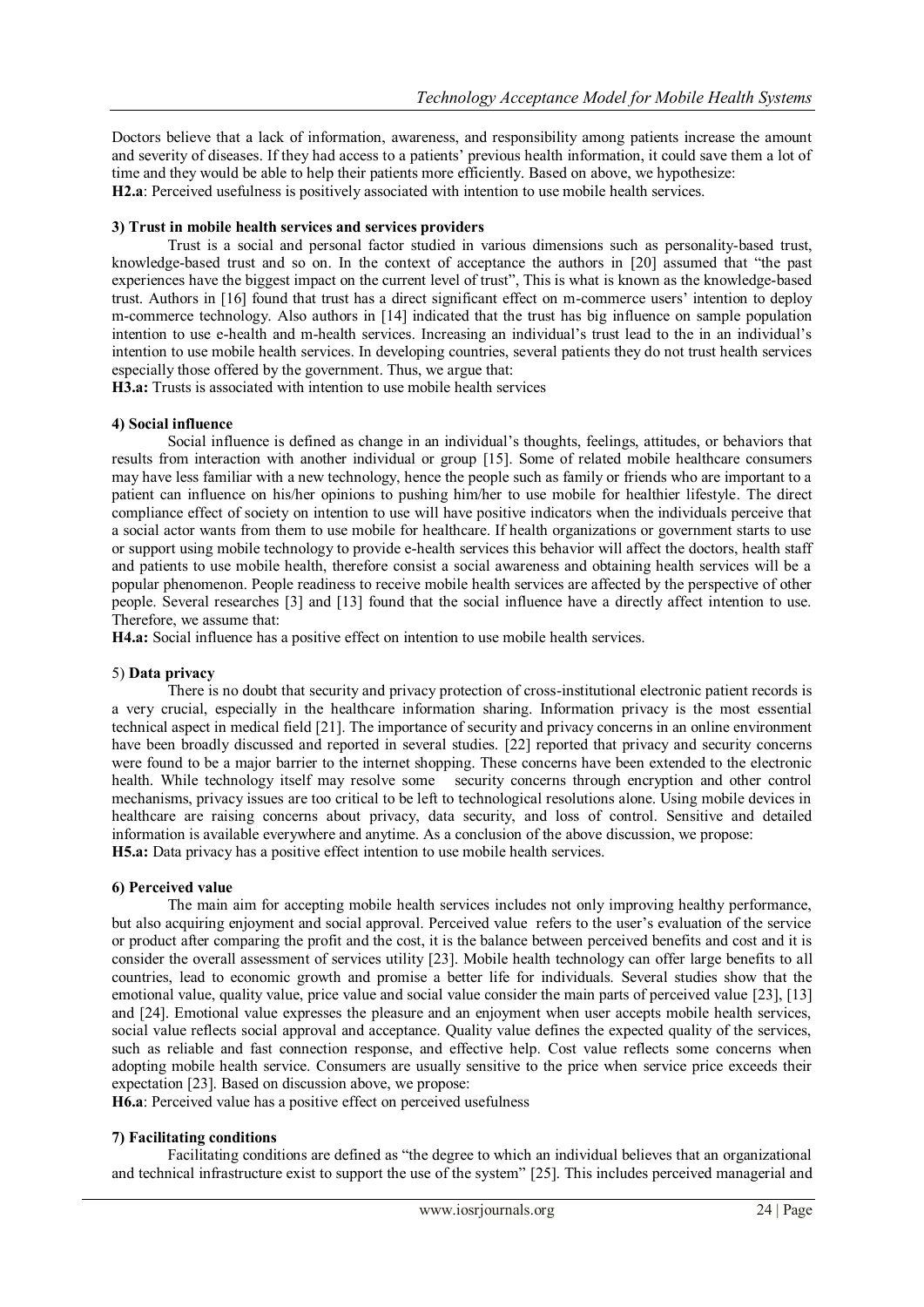organizational support, and the availability of technical infrastructure resources. Analytical and examination study to explore the policy barriers [\[5\]](#page-10-4) that affect existing m-health applications shown that m-health solutions need to national health priorities, ICT rights and regulations, medical advices liability, access to health information, personal ID, and developing policies for use these solutions. Missing regulations is seen as one of the major barriers for the m-health market to enter the next market phase. [\[26\]](#page-11-2) stated several conditions to be fulfilled before implementing m-health or e-health applications including the global and national policies that support the use of mobile for health and infrastructure implementation aspects. Prior researches such [\[15\]](#page-10-14) found a significant relationship between facilitating conditions and perceived usefulness, Therefore, we propose: **H7.a:** Facilitating conditions have a positive effect on perceived usefulness.

## **8) Technology anxiety**

The anxiety of community toward using mobile technology for delivering healthcare considers one of the most important reasons that inhibit the m-health technology adoption [\[9\]](#page-10-8). It has a negative effect on the quality of care that the m-health provider can provide for the patients. [\[27\]](#page-11-3) defined mobile healthcare anxiety as "a high anxious response towards interaction with the mobile patient safety information system." Prior studies [\[28\]](#page-11-4) and [\[11\]](#page-10-10) indicate that there are a negative relationship between technology anxiety and perceived ease of use. Many users especially elderly worried about; using mobile devices for delivering healthcare services, unexpected errors caused by m-health systems, making mistakes they cannot correct. In the context of mobile health, high technology anxiety can be featured because it regard to human health. Technology anxiety may play important role in shaping health-related users perception of ease of use. Technology Anxiety also can lead to increasing the resistance to change. Previous study on technology acceptance has established this linkage between technology anxiety and the resistance to change [\[11\]](#page-10-10). Thus, we argue:

**H8.a:** Technology anxiety has a negative effect on ease of use mobile health services.

**H8.b:** Technology anxiety is positively associated with resistance to change.

## **9) Resistance to change**

Cultural aspect in handling technology or communicating ease of use can lead to problems during the development stage if they are not considered proactively. Introducing a new technology often involves some form of change for users who would like to keep their routines and do not like any activity that can change their life style [\[11\]](#page-10-10). Therefore, the resistance to change plays an important role in the adoption a new technology. Whenever the resistance to change is low, the user will give relatively high evaluation on usefulness and there will be a positive impression towards intention to use and vice versa. Resistance to change is related to people's behavior under conditions of change in a variety of contexts. While some people would like to keep their routines and do not like any activities that can change their obtaining/delivering health services even the expected benefits, some people are more inclined to try to adopt a new technology. We expect that m-health services will face a part of resistance from both health professionals and patients. Several patients told us that the doctors might have no time to follow up them remotely. In addition, several patients usually want to be faceto-face with doctors. [\[29\]](#page-11-5), [\[12\]](#page-10-11) and [\[11\]](#page-10-10) concluded resistance to change represent a major barrier for mobile health technology acceptance. A significant impact for resistance to change on the perceived usefulness and intention to use is found. As a conclusion of above discussion, we propose:

**H9.a:** Resistance to change is negatively associated with intention to use mobile health services.

**H9.b:** Resistance to change is negatively associated with perceived usefulness.

# **10) Portability**

Because the mobility, portability, ubiquity and flexibility of mobile technologies, mobile health services greatly improve the accessibility of healthcare. Compared with traditional e-health that uses personal computers and laptop devices, mobile health can take advantages of its strengths to provide healthy, timely, convenient, and personalized information to meet e-health services needs of patients and health professionals. The small size, low weight and rechargeable feature of mobile technologies make them appropriate for delivering health services with fewer temporal and spatial constraint [\[2\]](#page-10-1). Portability is an important factor that will positively affects the acceptance of using mobile-health services [\[9\]](#page-10-8) making them more suitable for patients and health workers, since they can be taken anywhere and used any time. Several studies shown that the portability feature will improve the effectiveness of delivering healthcare services and increase the use of healthcare [\[2\]](#page-10-1), [\[11\]](#page-10-10) and [\[9\]](#page-10-8). Therefore, we assume that:

**H10.a:** portability has a positive effect on perceived usefulness.

## **11) Mobile health self-efficacy**

mobile health self-efficacy refers to "the degree of one"s conviction and confidence in his or herself ability to perform mobile related task successfully for the usage of mobile devices" [\[30\]](#page-11-6). Self-efficacy does not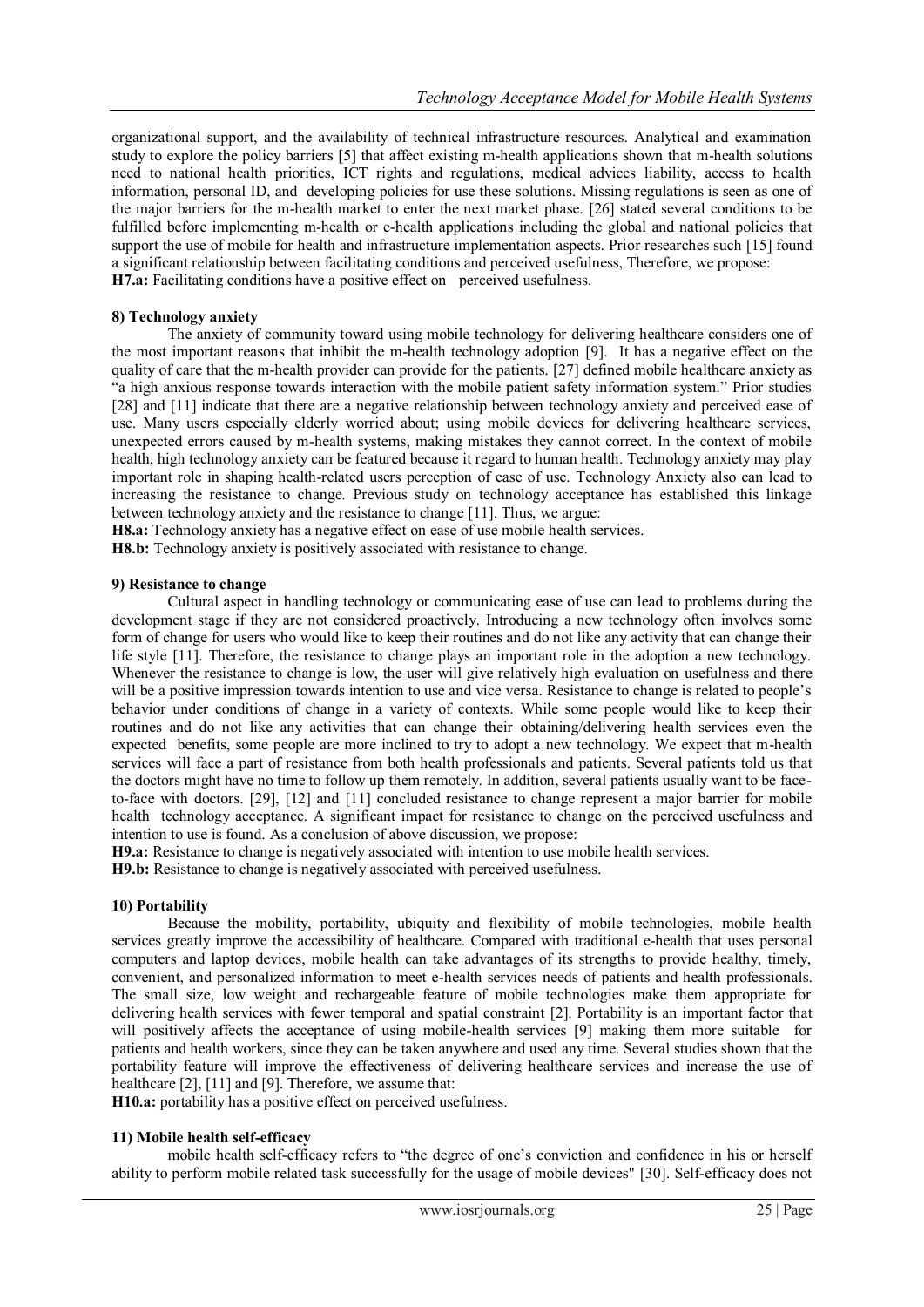means individual"s actual skills, it is represent the individual"s judgment in own capability that he or she can perform specific action. The more he/she believes in his/her ability, the less effort he/she would expect. Ones' faith in its ability to browse the internet, download and use mobile health applications, and send messages increase the ease of use these applications [\[28\]](#page-11-4), [\[15\]](#page-10-14) and [\[29\]](#page-11-5) shown that an individual self-efficacy will influence person"s behavior to use mobile technological applications. This study will investigate a mobile selfefficacy as a factor that decides personal behavior change.

**H11.a**: Self-efficacy has a positive effect on the ease of use mobile health services.

## **IV. Methodology and Results**

## **1.1 Constructs and Items Used**

The issue of cultural context is an important; a questionnaire is reliable in one setting does not mean it can then be used reliably elsewhere, even if the questionnaire has been previously tested [\[31\]](#page-11-7). Thus, in order to test the proposed model and ensure the content validity of the scales, the measures for constructs were mainly adapted from prior studies with words changed to the research context. Three stakeholders (Patients, Health Professionals, and General Users) tested the proposed model with three questionnaires contained the same constructs but they have some changes in their construction (items used) as appropriate for each stakeholder. The measure for intention to use construct was adapted from [\[18\]](#page-10-17) and [\[15\]](#page-10-14). The measures of perceived usefulness and perceived ease to use are adapted from [\[18\]](#page-10-17), [\[11\]](#page-10-10) and [\[17\]](#page-10-16). Items that measure the technology anxiety construct were adapted from [\[25\]](#page-11-1) and [\[11\]](#page-10-10). The measure for resistance to change was adapted from [\[29\]](#page-11-5). The measure for perceived value was adapted from [\[23\]](#page-10-22) and [\[13\]](#page-10-12). The measure for facilitating conditions was adapted from [\[25\]](#page-11-1) [\[13\]](#page-10-12). The measure for social influence was adapted from [\[25\]](#page-11-1). the measure for portability construct was adapted from [\[32\]](#page-11-8). The measure for trust construct was adapted from [\[20\]](#page-10-19). The measure for the privacy construct was adapted from [\[6\]](#page-10-5). Measure of the self-efficacy was adapted from [\[33\]](#page-11-9). The questionnaire items that were directed to patient"s stakeholder are shown in appendix A. Five-point Likert scale was used ranging from "strongly disagree" (1) to "strongly agree" (5) in which participants were asked to indicate an appropriate response. As the survey was conducted in Egypt, the questionnaires was translated to the Arabic language, and because of the limited knowledge among health professionals, and patients of the health-related uses of mobile devices, we introduced a brochure to explain the concept of mobile health services with some examples about the applications of mobile health for non-communicable diseases.

#### **1.2 Data Collection**

Data were gathered with a survey questionnaire, containing questions focusing on demographics and scales measuring the variables in the proposed model**.** The samples for the research were collected through questionnaires administered in a field survey in Egypt at hospitals (e.g. Kasr El-Ainy), medical institutes, private clinics, as well as we put the questionnaire regarding health professionals online on the internet at specific websites belong to the doctors.

|                      | stakeholders          | P(%) | HP(%)            | $G(\% )$     |  |
|----------------------|-----------------------|------|------------------|--------------|--|
| variables            |                       |      |                  |              |  |
| Gender               | Male                  | 57.4 | 64.6             | 52.1         |  |
|                      | Female                | 42.6 | 35.4             | 47.9         |  |
| Age                  | 18-30                 | 21.8 | 31.5             | 59.2         |  |
|                      | $31 - 40$             | 25.7 | 57.7             | 39.4         |  |
|                      | $41 - 50$             | 19.8 | 5.4              | 1.4          |  |
|                      | >50                   | 28.7 | 1.5              | $\mathbf{0}$ |  |
|                      | Missing               | 4    | 5                | $\theta$     |  |
| <b>Resident Area</b> | Urban                 | 76.6 | 94.6             | 83.1         |  |
|                      | Rural                 | 21.8 | 5.4              | 16.9         |  |
| <b>Nationality</b>   | Egyptian              | 59.4 | 53.1             | 38.0         |  |
|                      | Yemen                 | 39.6 | 40.0             | 59.2         |  |
|                      | Others                | 1    | 6.9              | 2.8          |  |
| <b>Oualification</b> | Below of diploma      | 9.9  | $\theta$         | $\theta$     |  |
|                      | Diploma & high school | 31.6 | 13.8             | 14.1         |  |
|                      | Bachelor              | 39.6 | 36.9             | 60.6         |  |
|                      | Master or above       | 10.8 | 47.7             | 23.9         |  |
|                      | Missing               | 6    | $\boldsymbol{0}$ | 1.4          |  |
| Job                  | Nursing               |      | 20.8             |              |  |
|                      | Cardiologist          |      | 17.0             |              |  |
|                      | Oncologist            |      | 18.5             |              |  |
|                      | General practitioner  |      | 21.5             |              |  |
|                      | Others                |      | 22.2             |              |  |

Table 1 Demographic Samples Profile

(P=Patients, HP=Health professionals, G=General users)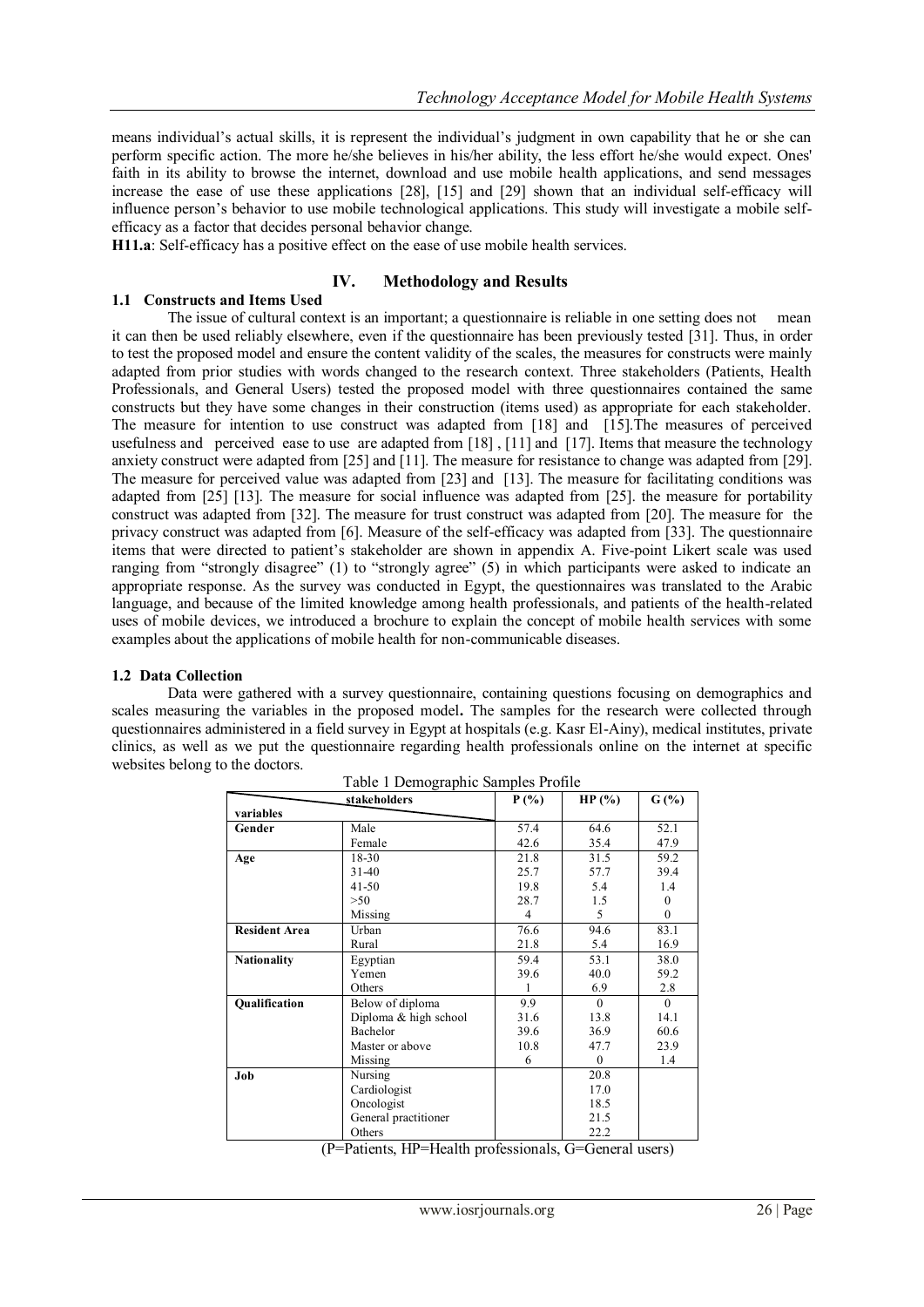Among 459 distributed questionnaires, we obtained 302 valid questionnaires (101 for patients, 130 for health professionals and 71 for general users). Table 1 illustrates respondent demographic.

The descriptive statistics for each construct items are shown in Table 2. All means where greater than 3.0, ranging from 3.0 to 4.3 except resistance to change construct has mean value equal 2.1 and technology anxiety in general user"s stakeholder. This indicates overall positive responses to the constructs that are measured in the study. The low mean value of resistance to change due to the assumption that resistance to change has negative influence on the intention to use and perceived usefulness. Thus, the mean value of the resistance to change construct is in its natural context. The standard deviations for all variables were less than one, indicating a narrow dispersion of item scores around the mean scores.

| I avie 2 Descriptive Statistics of Collistiacts<br><b>Stakeholder</b> | <b>Patients</b> |           | HР  |           | G    |           |
|-----------------------------------------------------------------------|-----------------|-----------|-----|-----------|------|-----------|
| Construct                                                             | mean            | <b>SD</b> | M.  | <b>SD</b> | M    | <b>SD</b> |
| Intention to Use                                                      | 4.2             | .63       | 4.3 | .74       | 4.28 | .57       |
| Perceived Usefulness                                                  | 4.3             | .68       | 4.2 | .65       | 4.34 | .48       |
| Perceived Ease to Use                                                 | 4.0             | .65       | 3.9 | .73       | 4.17 | .59       |
| Trust                                                                 | 3.5             | .88       | 3.6 | .83       | 3.94 | .78       |
| Social Influence                                                      | 4.0             | .78       | 4.0 | .66       | 4.36 | .49       |
| Data Privacy                                                          | 3.0             | .81       | 3.4 | .63       | 4.15 | .73       |
| Perceived Value                                                       | 4.0             | .60       | 3.9 | .79       | 3.99 | .57       |
| <b>Facilitating Conditions</b>                                        | 3.9             | .68       | 3.5 | .68       | 3.76 | .65       |
| <b>Technology Anxiety</b>                                             | 3.1             | .98       | 3.3 | .98       | 3.92 | .96       |
| Resistance to Change                                                  | 2.1             | .80       | 2.1 | .60       | 4.15 | .53       |
| Portability                                                           | 4.1             | .62       | 4.0 | .63       | 4.27 | .51       |
| Self-efficacy                                                         | 3.9             | .69       | 4.1 | .71       | 4.33 | .54       |

Table 2 Descriptive Statistics of Constructs

## **1.3 Measurement Model Assessment**

Our research model was tested using the Partial Least Squares (PLS) technique. PLS has been widely adopted in IS research. It is suitable for validating predictive models that uses reflective latent constructs, it places minimal demands on sample sizes and data distribution assumptions [\[34\]](#page-11-10). It can estimate the loadings and weights of items on constructs and the casual relationships among constructs in multistage models. PLS supports two measurement models: 1) the assessment of the measurement model and 2) the assessment of the structural model. In order to ensure the appropriateness of the measurement model, we assessed the reliability and two types of validity (i.e., convergent validity and discriminant validity).

## 1.3.1 Indicators and constructs reliability

Reliability of constructs can be measured by Cronbach"s alpha (CA) estimates, the composite reliability (CR), and AVE (average variance extracted) [\[35\]](#page-11-11) and [\[36\]](#page-11-12).

Cronbach"s alpha is the basic statistic for determining the reliability of measure based on the internal consistency and with a lower threshold of 0.70 [\[36\]](#page-11-12). Composite reliability assesses whether items are sufficient in representing their respective construct and a common lower threshold is 0.70 [\[36\]](#page-11-12), [\[35\]](#page-11-11). Another reliability measure, Average variance extracted, which reflects the overall amount of variance captured by the constructs in relation to the mount of variance attributable to measurement error. The AVE is a more conservative measure than composite reliability and their suggested acceptable level is 0.50 or above for a construct. The first one to check is "indicator reliability" or "items reliability" which equals the square of the loading value. When we calculated the square of leading for each indicator of patients-based respondents, we have seen that, three indicators out of forty are not reliable and all of the remaining indicators have individual indicator reliability values that are larger than the preferred level of 0.7.

Regarding results that have been obtained from health professionals-based measurement model, four indicators out of forty are not reliable. Two problematic items (PV3, PV7) are found in the construct "Perceived Value", one item (FC1) in the construct "Facilitating Conditions". In addition, one item (RTC2) in the construct "Resistance to Change". It should also be noted that data privacy construct has been removed because health professional respondents dispersed between approval and disapproval and there is no stability of a particular opinion, the measurement construct did not reach the cat-off threshold of reliability and validity. As for the general users" stakeholder, four indicators out of thirty-nine are not reliable. Two problematic items are found in the construct "Perceived Value", one problematic items in the construct "Facilitating Conditions", and one problematic item was found in the construct "Data Privacy".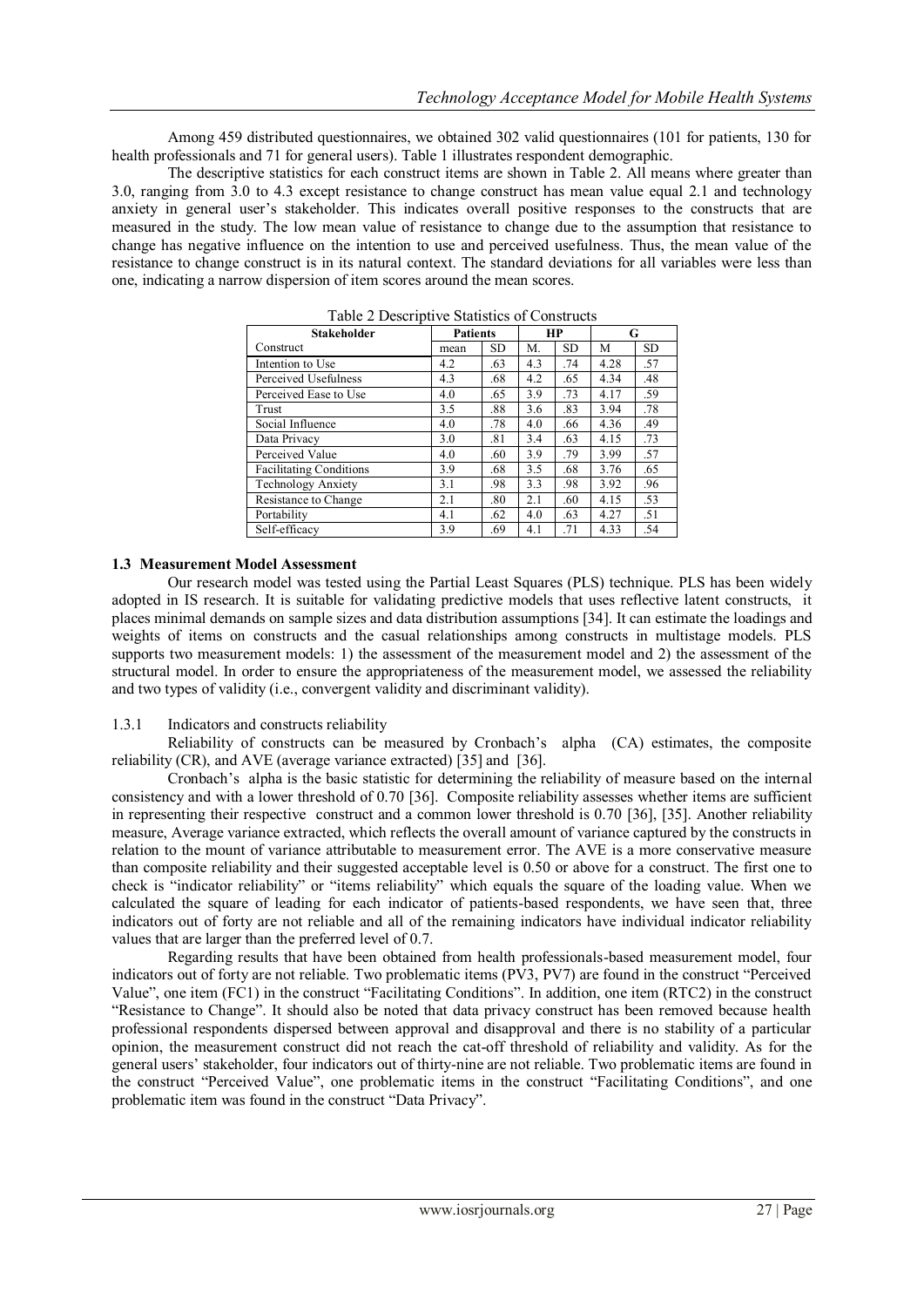| ments-based bunning y results for reflective Out |                   |         |      |      |                   |  |
|--------------------------------------------------|-------------------|---------|------|------|-------------------|--|
| Construct                                        | <b>Items</b>      | Loading | CA   | CR   | <b>AVE</b>        |  |
| <b>ITU</b>                                       | ITU1              | 0.90    | 0.71 | 0.87 | $\overline{0.77}$ |  |
|                                                  | ITU <sub>2</sub>  | 0.85    |      |      |                   |  |
| PU                                               | PU <sub>1</sub>   | 0.91    | 0.73 | 0.88 | 0.79              |  |
|                                                  | PU <sub>2</sub>   | 0.87    |      |      |                   |  |
|                                                  | PETU1             | 0.82    |      |      |                   |  |
| <b>PETU</b>                                      | PETU2             | 0.88    | 0.77 | 0.87 | 0.69              |  |
|                                                  | PETU3             | 0.79    |      |      |                   |  |
|                                                  | PV1               | 0.72    |      |      |                   |  |
|                                                  | PV <sub>2</sub>   | 0.84    |      |      |                   |  |
|                                                  | PV3               | 0.83    |      |      |                   |  |
| PV                                               | PV <sub>5</sub>   | 0.85    | 0.87 | 0.90 | 0.62              |  |
|                                                  | PV <sub>6</sub>   | 0.71    |      |      |                   |  |
|                                                  | PV8               | 0.72    |      |      |                   |  |
| T                                                | T1                | 0.88    | 0.72 | 0.88 | 0.78              |  |
|                                                  | T <sub>2</sub>    | 0.88    |      |      |                   |  |
| <b>SI</b>                                        | SI1               | 0.91    | 0.72 | 0.88 | 0.78              |  |
|                                                  | SI <sub>2</sub>   | 0.85    |      |      |                   |  |
| <b>DP</b>                                        | DP <sub>1</sub>   | 0.93    | 0.70 | 0.87 | 0.77              |  |
|                                                  | DP <sub>2</sub>   | 0.81    |      |      |                   |  |
|                                                  | FC1               | 0.7     |      |      |                   |  |
|                                                  | FC <sub>2</sub>   | 0.74    |      |      |                   |  |
| FC                                               | FC3               | 0.77    | 0.80 | 0.86 | 0.55              |  |
|                                                  | FC4               | 0.75    |      |      |                   |  |
|                                                  | FC5               | 0.73    |      |      |                   |  |
|                                                  | TA1               | 0.75    |      |      |                   |  |
| <b>TA</b>                                        | TA <sub>2</sub>   | 0.85    | 0.72 | 0.84 | 0.64              |  |
|                                                  | TA3               | 0.80    |      |      |                   |  |
|                                                  | $\overline{R}TC1$ | 0.77    |      |      |                   |  |
| <b>RTC</b>                                       | RTC <sub>2</sub>  | 0.72    | 0.72 | 0.83 | 0.62              |  |
|                                                  | RTC3              | 0.9     |      |      |                   |  |
|                                                  | P <sub>1</sub>    | 0.7     |      |      |                   |  |
| P                                                | P <sub>2</sub>    | 0.83    | 0.82 | 0.88 | 0.65              |  |
|                                                  | P <sub>3</sub>    | 0.9     |      |      |                   |  |
|                                                  | P <sub>4</sub>    | 0.78    |      |      |                   |  |
|                                                  | SE1               | 0.84    |      |      |                   |  |
| <b>SE</b>                                        | SE <sub>2</sub>   | 0.83    | 0.82 | 0.89 | 0.74              |  |
|                                                  | SE3               | 0.9     |      |      |                   |  |

Table 3 Patients-based Summary Results for Reflective Outer Models.

## 1.3.2 Convergent and discriminant validity

Convergent validity is assured if factor loadings are 0.7 or above and if each item loads significantly on its latent construct. Discriminant validity is assured when the following two conditions are met: a) the value of the AVE is above the threshold value of 0.50, and b) the square root of the AVE is larger than all other cross correlations. From Table 4 it is found that all of the AVE values are greater than the acceptable threshold of 0.5, so convergent validity is confirmed. [\[35\]](#page-11-11) suggest that the square root of AVE in each construct can be used to establish discriminant validity, if this value is larger than other correlation values among the constructs. Thus, the measurement model was considered satisfactory with the evidence of adequate reliability, convergent validity, discriminant validity and was employed for hypothesis testing and research model validation. Table 4 shows the discriminant validity.

| Table 4 Patients-Based Discriminant Validity |  |
|----------------------------------------------|--|
|----------------------------------------------|--|

|             | <b>ITU</b> | PU      | <b>PETU</b> | PV      | T       | <b>SI</b> | FC      | <b>TA</b> | <b>RTC</b> | P    | SЕ   | <b>DP</b> |
|-------------|------------|---------|-------------|---------|---------|-----------|---------|-----------|------------|------|------|-----------|
| <b>ITU</b>  | 0.88       |         |             |         |         |           |         |           |            |      |      |           |
| PU          | 0.68       | 0.89    |             |         |         |           |         |           |            |      |      |           |
| <b>PETU</b> | 0.63       | 0.64    | 0.83        |         |         |           |         |           |            |      |      |           |
| <b>PV</b>   | 0.57       | 0.65    | 0.62        | 0.78    |         |           |         |           |            |      |      |           |
| T           | 0.27       | 0.14    | 0.24        | 0.25    | 0.88    |           |         |           |            |      |      |           |
| <b>SI</b>   | 0.43       | 0.25    | 0.45        | 0.42    | 0.27    | 0.88      |         |           |            |      |      |           |
| <b>FC</b>   | 0.40       | 0.40    | 0.46        | 0.63    | $-0.04$ | 0.31      | 0.74    |           |            |      |      |           |
| <b>TA</b>   | $-34$      | $-0.41$ | $-0.40$     | $-0.37$ | $-0.12$ | $-0.15$   | $-0.42$ | 0.80      |            |      |      |           |
| <b>RTC</b>  | $-35$      | $-0.53$ | $-0.37$     | $-0.42$ | $-0.10$ | $-0.18$   | $-0.41$ | 0.42      | 0.79       |      |      |           |
| P           | 0.49       | 0.6     | 0.60        | 0.59    | 0.12    | 0.42      | 0.54    | $-0.37$   | $-0.42$    | 0.81 |      |           |
| <b>SE</b>   | 0.42       | $-0.30$ | 0.54        | 0.40    | 0.48    | 0.39      | 0.19    | $-0.16$   | $-0.13$    | 0.40 | 0.86 |           |
| <b>DP</b>   | $-0.1$     | 0.00    | 0.09        | 0.05    | 0.25    | 0.01      | $-0.08$ | $-0.13$   | 0.01       | 0.05 | 0.21 | 0.88      |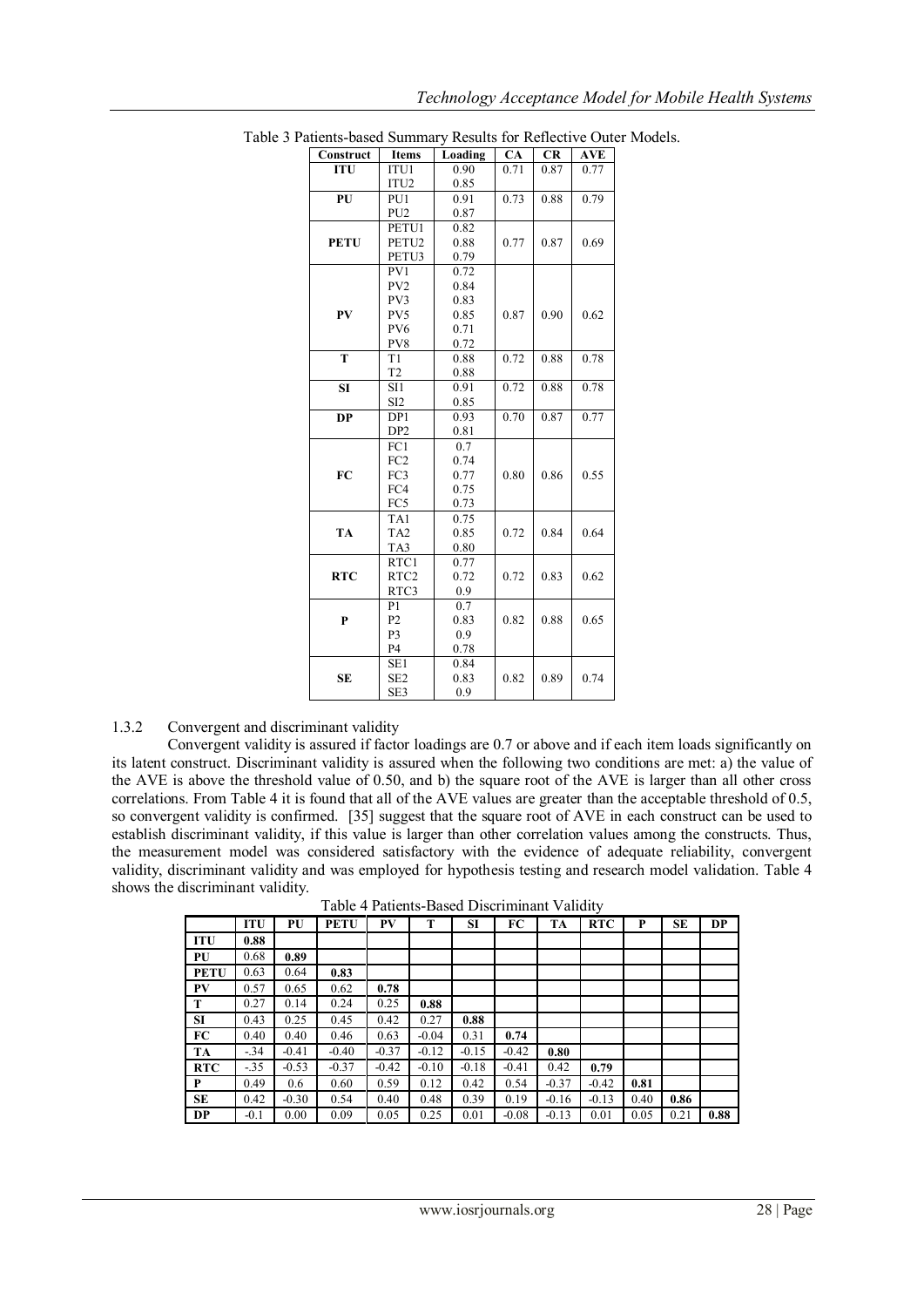## **1.4 Structural Model Assessment**

The structural model presents information about the path significance and the squared  $R(R2)$  gives an indication of the model"s predictive power. In this section, we will show in detail the structural model assessment regarding patients, and we brief the part regarding health professionals and general users. The PLS results for the patients-based structural model is illustrated in Fig. 2 and the t-values and path coefficients values are shown in Table 5. The coefficient of determination R2 is 0.597 for the "intention to use" construct. This means that the six constructs (PETU, PU, T, SI, DP, and RTC) moderately explain 59.7% of the variance in intention to use. Perceived value, facilitating conditions, resistance to change, portability, and perceived ease of use explain 58.1% of the variance of perceived usefulness. Technology anxiety and self-efficacy together explain 39.2% of the variance of perceived ease to use. Finally, the technology anxiety explains 23.7% of the variance of resistance to change. Regarding path coefficient the results show that the relationships between perceived ease of use and intention to use  $(\beta = 0.231, t=3.129)$  (H1.a) is significant, perceived ease of use is significantly impact perceived usefulness  $(\beta=0.275, \pm 3.713)$  in support of H1.b, also perceived usefulness has significantly influence intention to use  $(\beta=0.456, t0.4.259)$  in support of H2.a. Perceived value is found to be associated and has significant influence on perceived usefulness  $(6=0.308, t=3.571)$  leading support H3.a.

Trust in mobile health services and services providers have significantly affect intention to use  $(\beta=0.150, t=2.126)$  leading support H4.a. Social influence is found to be positively associated with intention to use ( $\beta$ =0.175, t=2.316) in support of H5.a. Privacy is found to be positively associated with intention to  $(\beta=0.175, t=2812)$ . Thus, H6.a is supported. Facilitating conditions found to be negatively associated with perceived usefulness ( $\beta$ =0.-149, t=2.078) support H7.a.

In addition, the technology/ m-health anxiety has high significant impact on perceived ease of use  $(\beta$ =-0.319, t=5.142) leading support H8.a which proposed that there are negative association between technology anxiety and perceived ease of use, the results show that high positive significant impact of technology anxiety on resistance to change with (β=0.487, t=8.200) leading support H8.b. The results also suggest that resistance to change has a significant effects on perceived usefulness  $(\beta = 0.231, \pm 2.923)$  but there is insignificant effects on intention to use  $(B=0.016, t=0.0891)$ . Thus, the H9.a is supported while H9.b is not. Portability and perceived usefulness (β=0.205, t=2.330) is significant. Thus, H10.a is supported. Also the mobile self-efficacy and ease of use (β=0.492, t=6.840). Thus, H11.a is supported. Regarding health professionals, all hypotheses are supported except H1.a and H3.a. As well as data privacy construct did not satisfy the reliability and validity conditions. As for the general users, all hypotheses are supported except H1.a, H7.a, and H9.b.

| <b>Hypothesized path</b> | SD.  | Beta     | t-values | P-value   | <b>Result</b>        |
|--------------------------|------|----------|----------|-----------|----------------------|
| $PETU \rightarrow ITU$   | 0.07 | 0.231    | 3.129    | P < 0.002 | Supported            |
| $PETU \rightarrow PI$    | 0.08 | 0.275    | 3.713    | P < 0.001 | Supported            |
| $P U \rightarrow IT U$   | 0.11 | 0.456    | 4.259    | P < 0.001 | Supported            |
| $PV \rightarrow PU$      | 0.09 | 0.308    | 3.571    | P < 0.001 | Supported            |
| $T\rightarrow TTU$       | 0.06 | 0.150    | 2.126    | P < 0.05  | Supported            |
| $SI \rightarrow ITU$     | 0.07 | 0.175    | 2.316    | P < 0.05  | Supported            |
| $DP \rightarrow ITU$     | 0.07 | $-0.175$ | 2.812    | P < 0.01  | Supported            |
| $FC \rightarrow PU$      | 0.07 | $-0.149$ | 1.878    | P < 0.05  | Supported            |
| $TA \rightarrow PETU$    | 0.06 | $-0.319$ | 5.142    | P < 0.001 | Supported            |
| $TA \rightarrow RTC$     | 0.07 | 0.487    | 8.200    | P < 0.001 | Supported            |
| $RTC \rightarrow PU$     | 0.08 | $-0.231$ | 2.923    | P < 0.01  | Supported            |
| $RTC \rightarrow ITU$    | 0.05 | 0.016    | 0.143    | p>0.1     | <b>Not supported</b> |
| $P \rightarrow P U$      | 0.08 | 0.226    | 2.330    | P < 0.05  | Supported            |
| $SE \rightarrow PETU$    | 0.07 | 0.492    | 6.840    | P < 0.001 | Supported            |

Table 5 Results for the Structural Model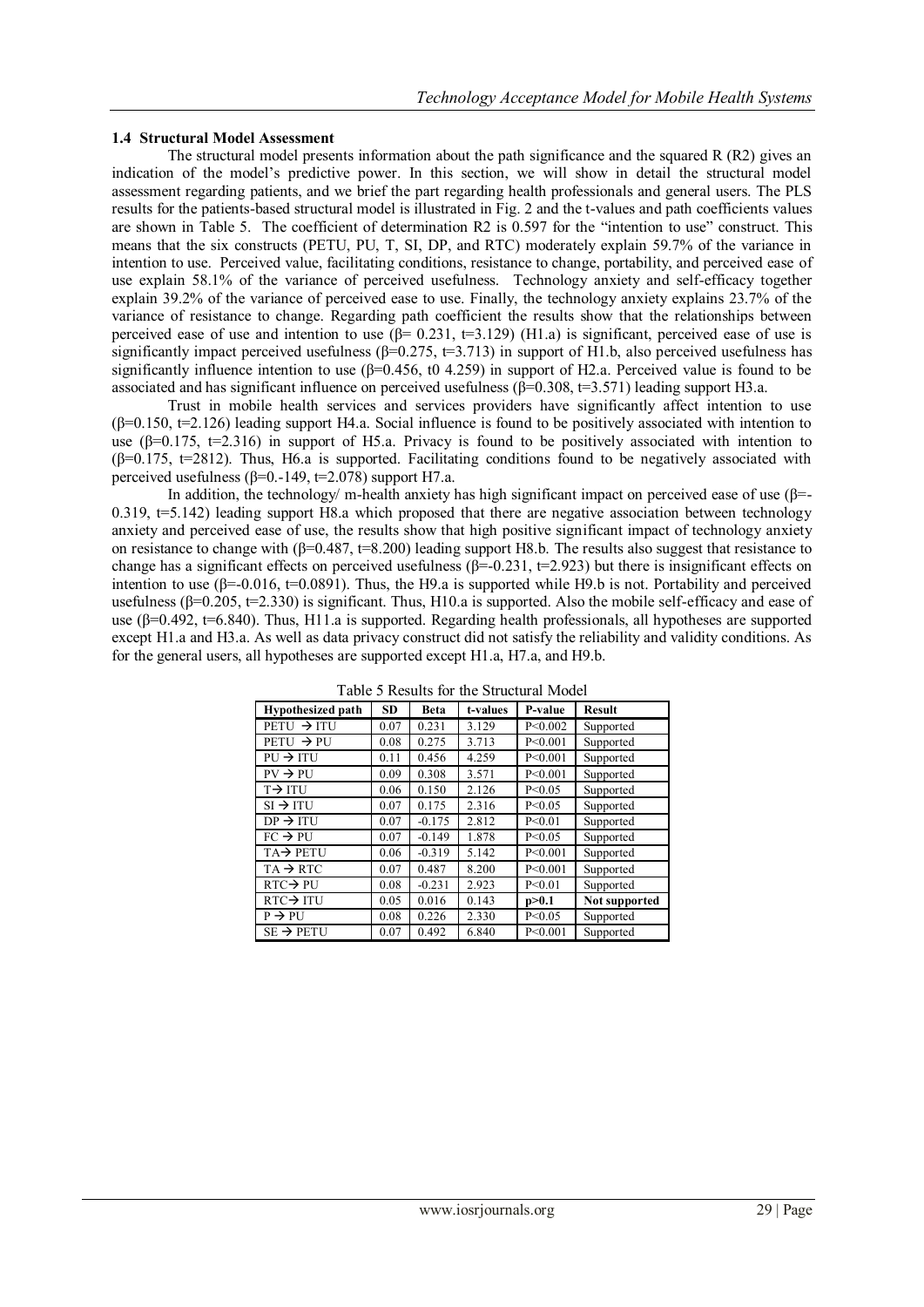

Figure 2 The SmartPLS 2.0 results for the hypothesized paths (Patients-based).

## **V. Discussion**

This study examined the factors that influence mobile health user"s intention to use from patients, health professionals, and general users" perspectives. The proposed model was introduced based on technology acceptance model with extensions for: trust, social influence, data privacy, perceived value, facilitating conditions, technology anxiety, resistance to change, portability, and self-efficacy. The overall acceptance of using m-health services is great, that there are 90% of the people surveyed intend to use mobile health applications whereas 6.5% did not intend to, and 3% have neutral opinions. From the results of the three surveyed stakeholders, we found that the perceived usefulness has great impact and significantly affects intention to use mobile health applications whereas the impact of perceived ease of use **varies**. Perceived value, perceived ease of use and portability have great impact and significantly affect perceived usefulness. Selfefficacy and technology anxiety significantly affect perceived ease of use. Social influence has significantly affect intention to use. The impact of the rest of the suggested factors differed from high, medium, and insignificant according to each one of stakeholders" data that used to assess the proposed model.

Resistance to change has a strong negative impact and significantly affects intention to use when we tested the model using health professionals and general users" data while it has insignificant affect when we tested it using patients" data. Resistance to change also has a significant effect on perceived usefulness when we tested the model using patients and health professionals" data but it has insignificant effects when we tested the model by general users' data.

Data privacy has insignificant effects on intention to use when we examined the proposed model by health professionals and general users' data, but it has a significant effect when we examined it using patients' data. However, the impact of trust constructs was a significant impact on intention to use when we tested the model with patients and general user's data; the impact was not significant when we tested it using health professionals" data. Perceived ease of use has insignificant effect on intention to use when tested by health professionals and general users. Finally, it was expected to be a positive relationship between facilitating conditions and perceived usefulness but form the results we found that facilitating conditions have negative effect on perceived usefulness when tested by patients and health professionals and have insignificant effect when tested using general users' data. This may be due to the difference in the viewpoints of the stakeholders with respect to facilitating conditions (e.g. establishing legislation, determining liability, providing needed technical support, and supporting m-health initiative) that expected to be available from relevant healthcare organizations.

The main limitation of our study is that stakeholders surveyed did not actually use mobile health applications.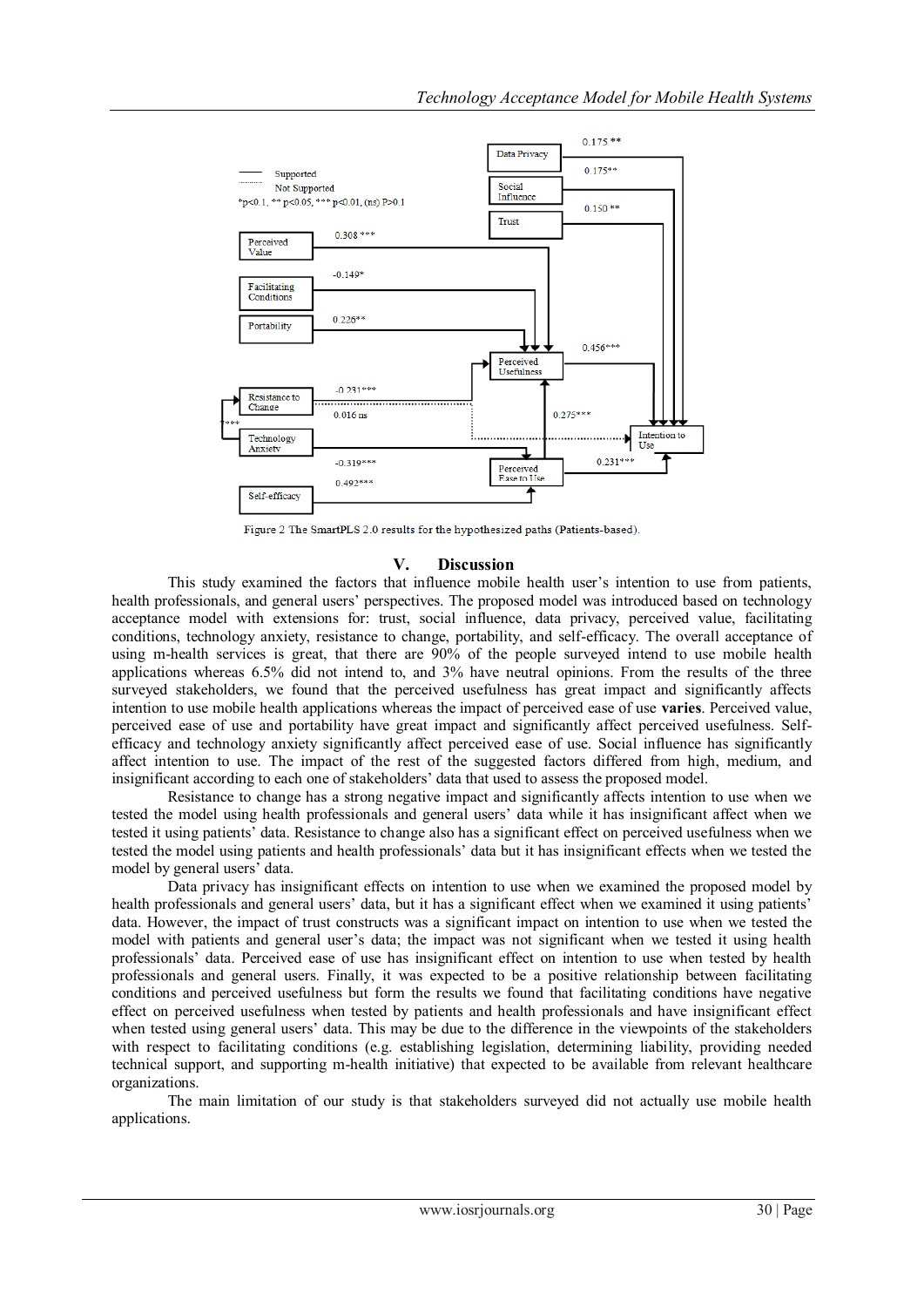#### **VI. Conclusion and Future Work**

As m-health is more and more seen as a mandatory technology that will contribute to improving the healthcare services delivery in developing countries, it is necessary to understand the factors that affect relatedhealth consumers to accept or reject mobile health services.

This paper presented a model for m-health applications acceptance based on TAM and made an expansion of technology acceptance in a mobile health field, the presented model incorporated cultural, social, technological, political, and organizational aspects. The outcomes from this study reveal that the technology acceptance model with extension constructs could be applied to assess the health-consumers behavior intention to use a mobile technology for e-health services. In terms of contributions to practice, the outcomes of our study can provide some recommendations and insights to mobile health providers and developers. The providers can pay more attention to the driving factors that affect user acceptance. To develop a better mobile health services, the developer should note that usefulness, ease of use, technology anxiety, resistance to change, portability, selfefficacy, perceived value, facilitating conditioning, social influence, data privacy, and trust are important determinants for m-health application acceptance. From the technical aspect, Mobile devices as compared to desktop computers have limitations in processing, storage capacity, and power consumption that hinder them from functioning in a more or less acceptable capability and reliability. These limitations must be acknowledged when developing mobile health applications. Therefore, future research should focus on these issues and how can be addressed.

#### **References**

- <span id="page-10-0"></span>[1] A. Tariq, S. Akter, AN ASSESSMENT OF M-HEALTH IN DEVELOPING COUNTRIES USING TASK TECHNOLOGY FIT MODEL, Proceedings of the S eventeenth Americas Conference on Information Systems, Detroit, Michigan, 2011.
- <span id="page-10-1"></span>[2] C. Free, G. Phillips, L. Watson, L. Galli, L. Felix, P. Edwards, V. Patel, A. Haines, The Effectiveness of Mobile-Health Technologies to Improve Health Care Service Delivery Processes: A Systematic Review and Meta-Analysis., PLoS Med 10(1): e1001363. doi:10.1371/journal.pmed.1001363 (2013).
- <span id="page-10-2"></span>[3] X.-t. Guo, J.-q. Yuan, X.-f. Cao, X.-d. Chen, Understanding the acceptance of mobile health services: A service participants analysis, Management Science and Engineering (ICMSE), 2012 International Conference on, 2012, pp. 1868-1873.
- <span id="page-10-3"></span>[4] C. Yunzhi, h. Lu, L. Xinhui, Application of ubiquitous multimedia in Mobile Electronic Patient Record, Ubi-media Computing (U-Media), 2010 3rd IEEE International Conference on, IEEE, 2010, pp. 207-210.
- <span id="page-10-4"></span>[5] Patricia Mechae, Hima Batavia , Nadi Kaonga , Sarah Searle , Ada Kwan , Adina Goldberger , Lin Fu , James Ossman, Barriers and Gaps Affecting mHealth in Low and Middle Income Countries: A Policy White Paper, mHealth Alliance, Washington, D.C, 2010.
- <span id="page-10-5"></span>[6] M. Cocosila, N. Archer, Adoption of mobile ICT for health promotion: an empirical investigation, Electronic Markets Vol. 20, issue (3-4) (2010) pp 241-250.
- <span id="page-10-6"></span>[7] V. Mantzana, Themistocleous, M., Irani, Z., & Vincenzo, M., Identifying healthcare actors involved in the adoption of information systems., European Journal of Information Systems Vol.16(1) (2007) PP. 190-102.
- <span id="page-10-7"></span>[8] S. Chatterjeea, S. Chakrabortyb, S. Sarker, F.Y. Laud, Examining the success factors for mobile work in healthcare: a deductive study, Decision Support Systems Vol. 46 (2009) pp. 620-633.
- <span id="page-10-8"></span>[9] P. Keikhosrokian, N. Zakaria, N. Mustaffa, A. Kianpisheh, P. Limtrairut, M.I. Sarwar, A proposal to measure success factors for location-based mobile cardiac telemedicine system (LMCTS), International Journal of Smart Home Vol. 6, no. 3 (2012) pp. 57-66.
- <span id="page-10-9"></span>[10] W.H. DeLone, E.R. McLean, The DeLone and McLean Model of Information Systems Success: A Ten-Year Update, Journal of Management Information Systems Vol.19 (2003) pp.9-30
- <span id="page-10-10"></span>[11] X. Guo, Y. Sun, N. Wang, Z. Peng, Z. Yan, The dark side of elderly acceptance of preventive mobile health services in China, Electronic Markets Vol.23 (2013) pp. 49-61.
- <span id="page-10-11"></span>[12] A. Bhattacherjee, N. Hikmet, Physicians" Resistance toward Healthcare Information technologies: A Dual-Factor Model, Proceedings of the 40th Hawaii International Conference on System Sciences, IEEE, Washington, DC, USA, 2007, pp. pp141.
- <span id="page-10-12"></span>[13] W. Boontarig, W. Chutimaskul, V. Chongsuphajaisiddhi, B. Papasratorn, Factors influencing the Thai elderly intention to use smartphone for e-Health services, Humanities, Science and Engineering Research (SHUSER), 2012 IEEE Symposium on, 2012, pp. 479-483.
- <span id="page-10-13"></span>[14] A.H.H.M. Mohamed, H. Tawfik, D. Al-Jumeily, L. Norton, MoHTAM: A Technology Acceptance Model for Mobile Health Applications, Developments in E-systems Engineering (DeSE), 2011, IEEE, 2011, pp. 13-18.
- <span id="page-10-14"></span>[15] V. Venkatesh, H. Bala, Technology Acceptance Model 3 and a Research Agenda on Interventions, Decision Sciences Vol. 39 (2008) pp. 273-315.
- <span id="page-10-15"></span>[16] S.G. Yaseen, S. Zayed, Exploring determinants in deploying mobile commerce technology: Amman stock exchange, Information Society (i-Society), 2010 International Conference on, IEEE, 2010, pp. 612-620.
- <span id="page-10-16"></span>[17] P. Yu, H. Li, M.P. Gagnonc, Health IT acceptance factors in long-term care facilities: A cross-sectional survey, international journal of medical informatics Vol. 78 (2009) pp. 219-229.
- <span id="page-10-17"></span>[18] F.D. Davis, R.P. Bagozzi, P.R. Warshaw, User acceptance of computer technology: a comparison of two theoretical models, Management science Vol. 35 (1989) pp. 982-1003.
- <span id="page-10-18"></span>[19] F.D. Davis, Perceived Usefulness, Perceived Ease of Use, and User Acceptance of Information Technology, Management Information Systems Research Center Vol. 13 (1989) pp. 319-340.
- <span id="page-10-19"></span>[20] S. Von Watzdorf, T. Ippisch, A. Skorna, F. Thiesse, The Influence of Provider Trust on the Acceptance of Mobile Applications: An Empirical Analysis of Two Mobile Emergency Applications, Mobile Business and 2010 Ninth Global Mobility Roundtable (ICMB-GMR), 2010 Ninth International Conference on, 2010, pp. 329-336.
- <span id="page-10-20"></span>[21] R. Luanrattana, Considerable factors of incorporating PDAs to medical education, Information Technology Based Higher Education and Training (ITHET), 2011 International Conference on, 2011, pp. 1-8.
- <span id="page-10-21"></span>[22] U.J. Godwin, Privacy and security concerns as major barriers for e-commerce: a survey study, Information Management & Computer Security Vol. 9 (2001) PP. 165-174.
- <span id="page-10-22"></span>[23] Z. Tao, The Impact of Perceived Value on User Acceptance of Mobile Commerce, Electronic Commerce and Security, 2008 International Symposium on, IEEE, 2008, pp. 237-240.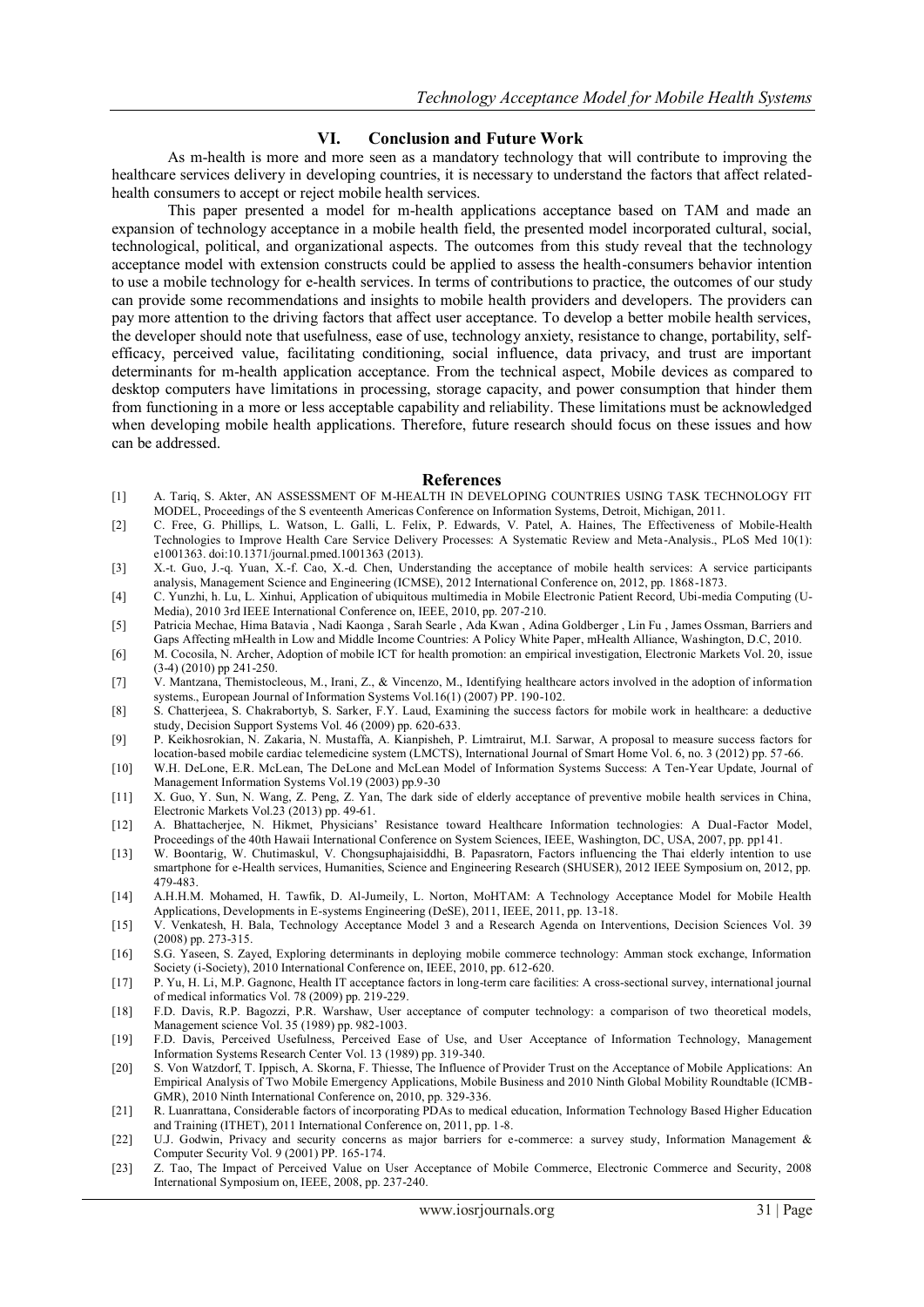- <span id="page-11-0"></span>[24] W. Ruijin, T. Pan, Y. Cao, Users' acceptance behavior for m-commerce based on customer perceived value and TAM, E -Business and E -Government (ICEE), 2011 International Conference on, IEEE, 2011, pp. 1-4.
- <span id="page-11-1"></span>[25] V. Venkatesh, M.G. Morris, G.B. Davis, F.D. Davis, User Acceptance of Information Technology: Toward a Unified View, MIS Quarterly Vol. 27 (2003) pp. 425-478.
- <span id="page-11-2"></span>[26] m-Health alliance, Strategic Priorities Retrieved fro[m http://www.mhealthalliance.org/our-work/strategy,](http://www.mhealthalliance.org/our-work/strategy) 2003.
- <span id="page-11-3"></span>[27] W.-Y. Jen, C.-C. Chao, Measuring mobile patient safety information system success: An empirical study, International Journal of Medical Informatics Vol. 77 (2008) pp. 689-697.
- <span id="page-11-4"></span>[28] V. Venkatesh, F.D. Davis, A Theoretical Extension of the Technology Acceptance Model: Four Longitudinal Field Studies, Management Science Vol. 46 (2000) pp. 186–204.
- <span id="page-11-5"></span>[29] O. Nov, C. Ye, Users' personality and perceived ease of use of digital libraries: the case for resistance to change, Journal of the American Society for Information Science and Technology vol. 59, no.5 (2008) pp. 845-851.
- <span id="page-11-6"></span>[30] R. Sungyul, K. Hyojin, J. Soohyun, An Empirical Study on Mobile Web Browsing Service Adoption in Korea, Mobile Business, 2009. ICMB 2009. Eighth International Conference on, 2009, pp. 324-328.
- <span id="page-11-7"></span>[31] E.A. Tuleja, L. Beamer, C. Shum, E.K.Y. Chan, Designing and Developing Questionnaires for Translation Tutorial, Professional Communication, IEEE Transactions on 54 (2011) 392-405.
- <span id="page-11-8"></span>[32] T. Chun-Wang, L. Chun-Hsiung, Investigating the antecedents of intentions to purchase a netbook as a second laptop, Education and Management Technology (ICEMT), 2010 International Conference on, 2010, pp. 285-291.
- <span id="page-11-9"></span>[33] L. Ching-Chang, H. Ming-Chia, The Influence of Mobile Self-Efficacy on Attitude towards Mobile Advertising, New Trends in Information and Service Science, 2009. NISS '09. International Conference on, 2009, pp. 1231-1236.
- <span id="page-11-10"></span>[34] W.W. Chin, (Ed.), The partial least squares approach for structural equation modeling, Lawrence Erlbaum Associates., in G. A. Marcoulides (Ed.), Modern methods for business research (PP. 195-236). London, 1998.
- <span id="page-11-11"></span>[35] C. Fornell, F.L. Bookstein, Two structural equation models:lisrel and pls applied to consumer exit-voice theory, Journal of Marketing Research Vol. 19, No. 4 (1981) pp. 440-452.
- <span id="page-11-12"></span>[36] J.F. Hair, R.L. Tatham, R.E. Anderson, W. Black, (Eds.), Multivariate data analysis (5th ed.). Prentice-Hall: Upper Saddle River., 1998.

#### **APPENDIX A: Questionnaire Items for Patients Stakeholder Intention to Use:**

- ITU1. Assuming I had access to MHNCDs applications, I intend to use them.
- ITU2. I have no objection of using healthcare applications via mobile if available.

#### **Perceived usefulness:**

PU1. I expect that using MHNCDs applications will give me the necessary medical information.

PU2. I think that if I use MHNCDs applications, it could save me a lot of time.

#### **Perceived Ease to Use:**

PETU1. I think that using mobile healthcare applications will be easy learned.

PETU2. I expect that my interaction with mobile health services will be clear and understandable.

PETU3. I expect that interacting with MHNCDs applications will not require a lot of mental effort.

#### **Perceived Value:**

PV1. I expect that using MHNCDs applications will be helpful for obtaining good health services.

PV2. I expect that using MHNCDs will improve the patient's life quality/ my quality life.

PV3. I expect that the internet connection to MHNCDs applications will be fast and reliable.

PV4. I expect that MHNCDs services will have acceptable standard of quality.

PV5. I would feel comfort when using MHNCDs services.

PV6. I expect that using mobile devices for healthcare will make good impression on my patient"s side.

PV7. I would be concerned about how match I would pay if I subscribe to mobile health services.

PV8. I expect that using MHNCDs will give it social approval.

#### **Trust:**

T1. I expect that the agencies which provide mobile health applications will provide trustful services

T2. Based on my experience with healthcare providers I know they are trustworthy.

#### **Social Influence:**

SI1. If related people to me think that I should use the MHNCDs applications for obtaining healthcare services I will use them.

SI2. If related health professionals to me think that I should use the MHNCDs applications for obtaining healthcare services I will use them.

#### **Data Privacy:**

DP1. I fear that using mobile devices to deliver healthcare services will cause me to lose control over data privacy

DP2. I trust that MHNCDs services providers do not share my personal information with others.

DP3. I fear that internet hackers (criminals) might take control of my information if I use MHNCDs